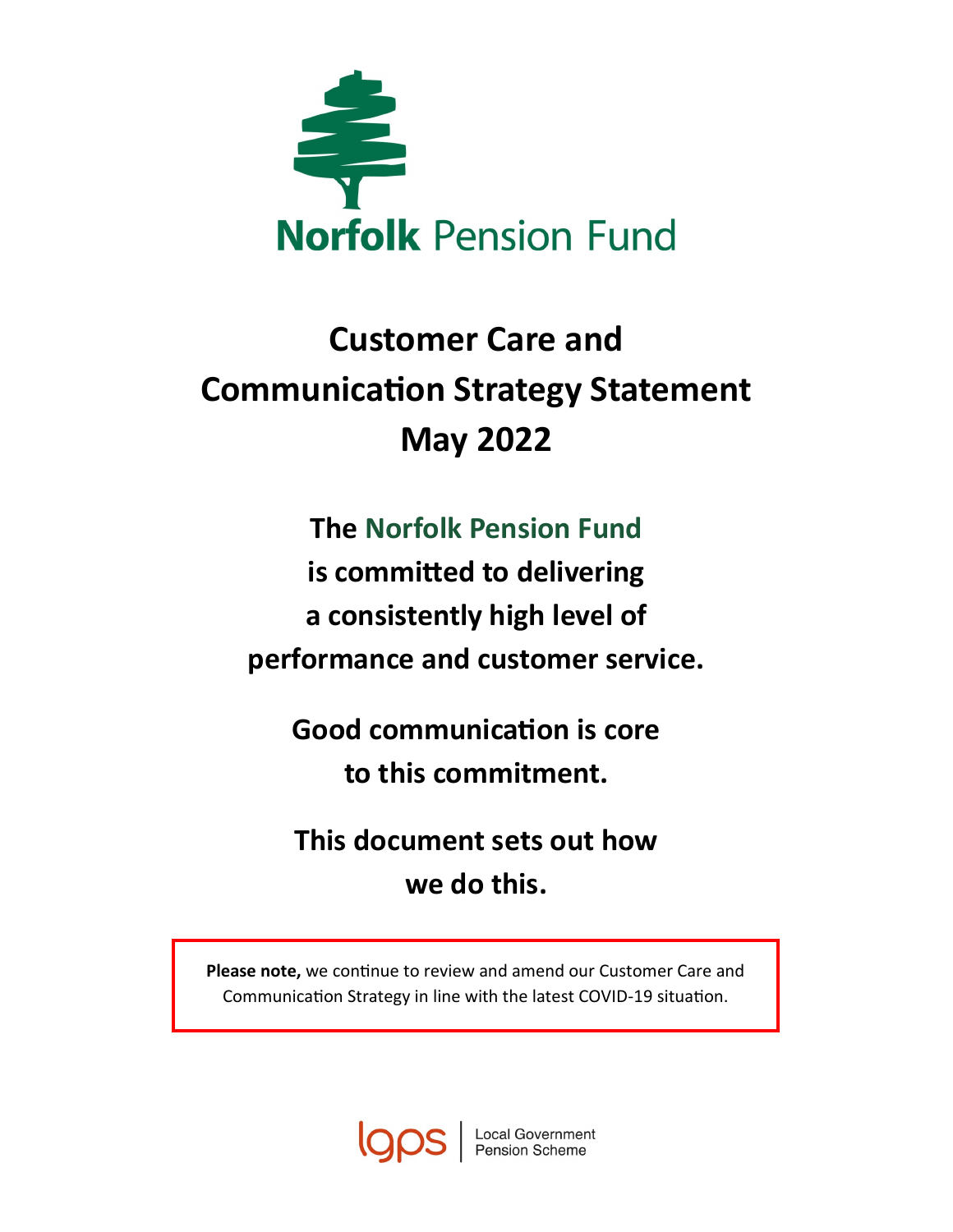# **Customer Care and Communication Strategy Statement**

This Customer Care and Communication Strategy Statement aims to ensure that the Norfolk Pension Fund:

- provides clear, relevant, accurate, accessible and timely information
- listens, considers and responds appropriately to communication we receive
- uses plain English wherever possible, and avoids unnecessary jargon
- uses communication channels which best fit the audience and the information being passed on

Communication is 'to share or exchange information or ideas'

## **Our Core Customer Care Standards**

In normal times these are our core customer service standards. These are currently are impacted by COVID-19, but we still aim to meet the standards where possible.

- To answer the telephone within 15 seconds, and respond to enquiries within five working days
- To respond to letters within five working days
- To respond to email enquiries within three working days
- To meet visitors within five minutes of appointment time
- When visiting, to agree a time in advance and show an identity card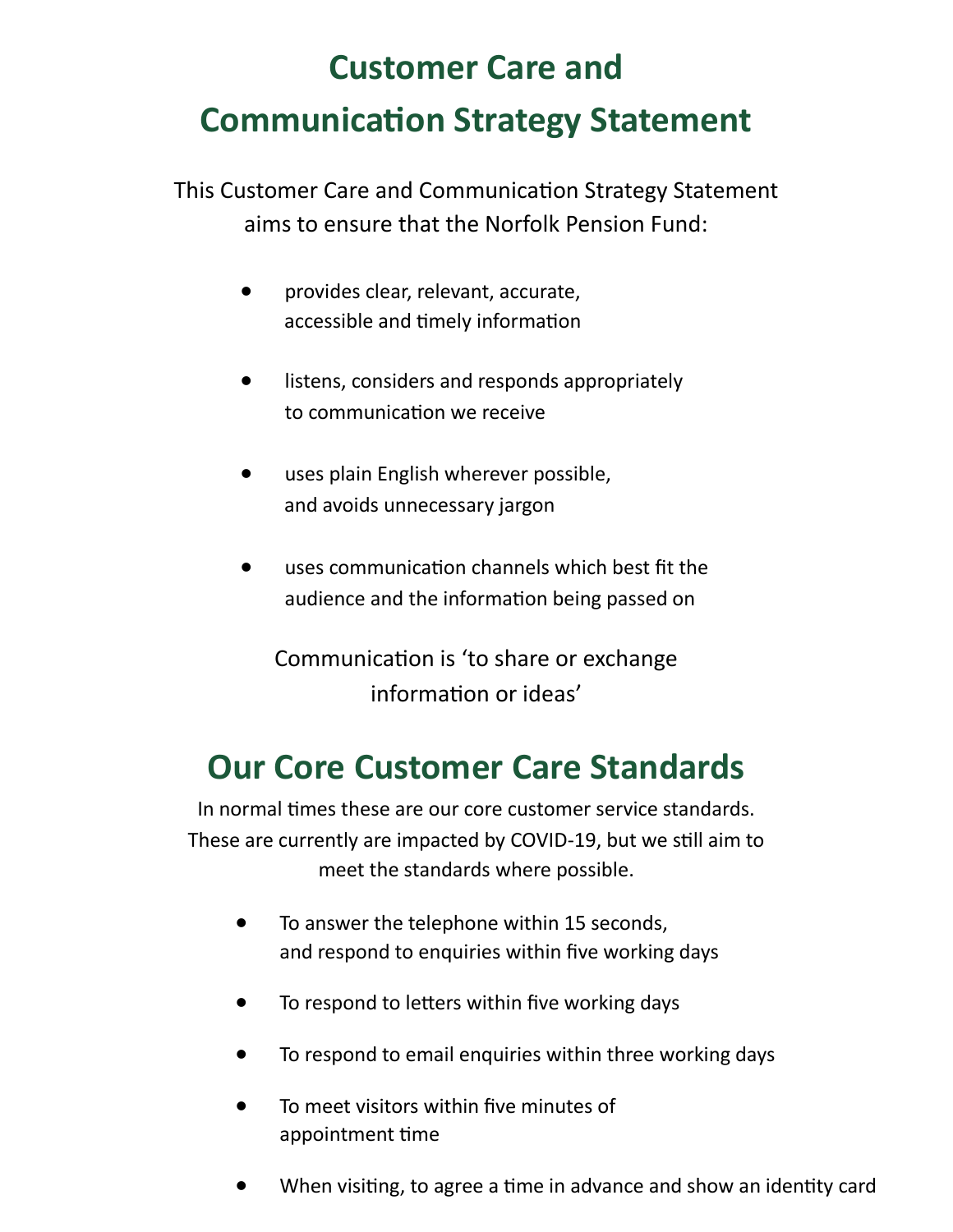## **Who are we in regular communication with?**

- Pensions Committee (the Trustees)
- Pensions Oversight Board
- Participating employers
- Scheme members
- Prospective members
- Scheme member representatives
- Norfolk Pension Fund staff
- Other bodies, including
	- Investment managers
	- The media
	- **Actuaries**
	- Other pension funds
	- Department for Levelling Up, Housing and Communities and The Pensions Regulator (regulators of the scheme)

## **How does the Norfolk Pension Fund communicate?**

When deciding how to communicate, we consider the audience, the message and the cost to the Fund.

We want to get our messages over and to make ourselves available to hear queries, opinions and concerns.

We make use of make use of telephone, email, post, internet, social media and paper publications. However, face-to-face conversations and meetings, seminars, road shows, attendance at conferences and other forums have been limited due to COVID-19.

Our website meets accessibility guidelines and our Accessibility Statement can be found on our website **[www.norfolkpensionfund.org.](http://www.norfolkpensionfund.org)** 

## **Data Protection Statement**

Norfolk County Council on behalf of Norfolk Pension Fund is a Data Controller under the General Data Protection Regulations. This means we store, hold and manage your personal data in line with statutory requirements to enable us to provide you with pension administration services. To enable us to carry out our statutory duty, we are required to share your information with certain bodies, but will only do so in limited circumstances. For more information about how we hold your data, who we share it with and what rights you have to request information from the Fund, please visit **[www.norfolkpensionfund.org](http://www.norfolkpensionfund.org/governance/norfolk-pension-fund-full-privacy-notice/)**.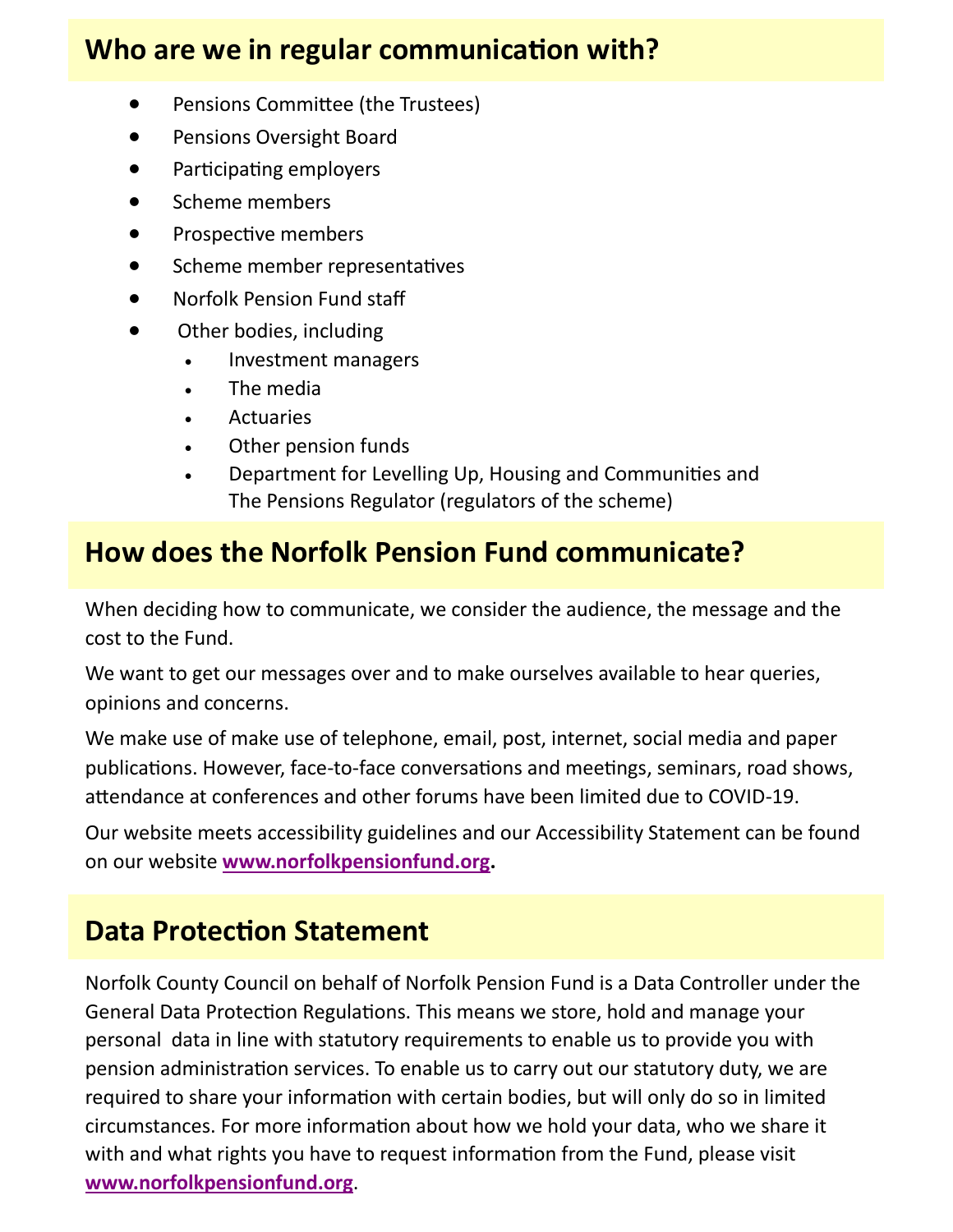## **Pension Committee Trustees**

**The Pensions Committee act as trustees and oversee the management of the Norfolk Pension Fund.** The Members of the Committee are committed to ensuring the best possible outcomes for the Norfolk Pension Fund, its participating employers and scheme members. Their knowledge is supplemented by professional advice from Norfolk Pension Fund staff, professional advisers and external experts.

## **The Trustees**

**Norfolk County Councillors** Judy Oliver (Chairman) Alison Birmingham William Richmond Daniel Roper Martin Storey **District County Councillors** John Fuller Alan Waters (Vice Chairman) **Staff representative** Steve Aspin

## **Sharing information**

## **Committee Meetings**

The Pensions Committee meets quarterly, to consider all investment and administration (the calculation and payment of benefits) issues related to the Norfolk Pension Fund. It monitors performance, discusses significant issues and makes all decisions related to the Fund. The Executive Director of Finance and Commercial Services, Norfolk Pension Fund staff and other professional advisors prepare reports, briefings and make recommendations for the Committee to consider and act upon.

### **Observers**

People who would like to see the Pensions Committee in action can view meetings on the Norfolk County Council Democratic Services **[www.youtube.com](https://www.youtube.com/channel/UCdyUrFjYNPfPq5psa-LFIJA)** channel.

### **Internet**

Pensions Committee reports, agendas and minutes are available via the Norfolk County Council internet and intranet sites at **[www.norfolk.gov.uk](https://norfolkcc.cmis.uk.com/norfolkcc/Committees/tabid/62/ctl/ViewCMIS_CommitteeDetails/mid/381/id/30/Default.aspx)** under **Council and Democracy** then **Meetings**.

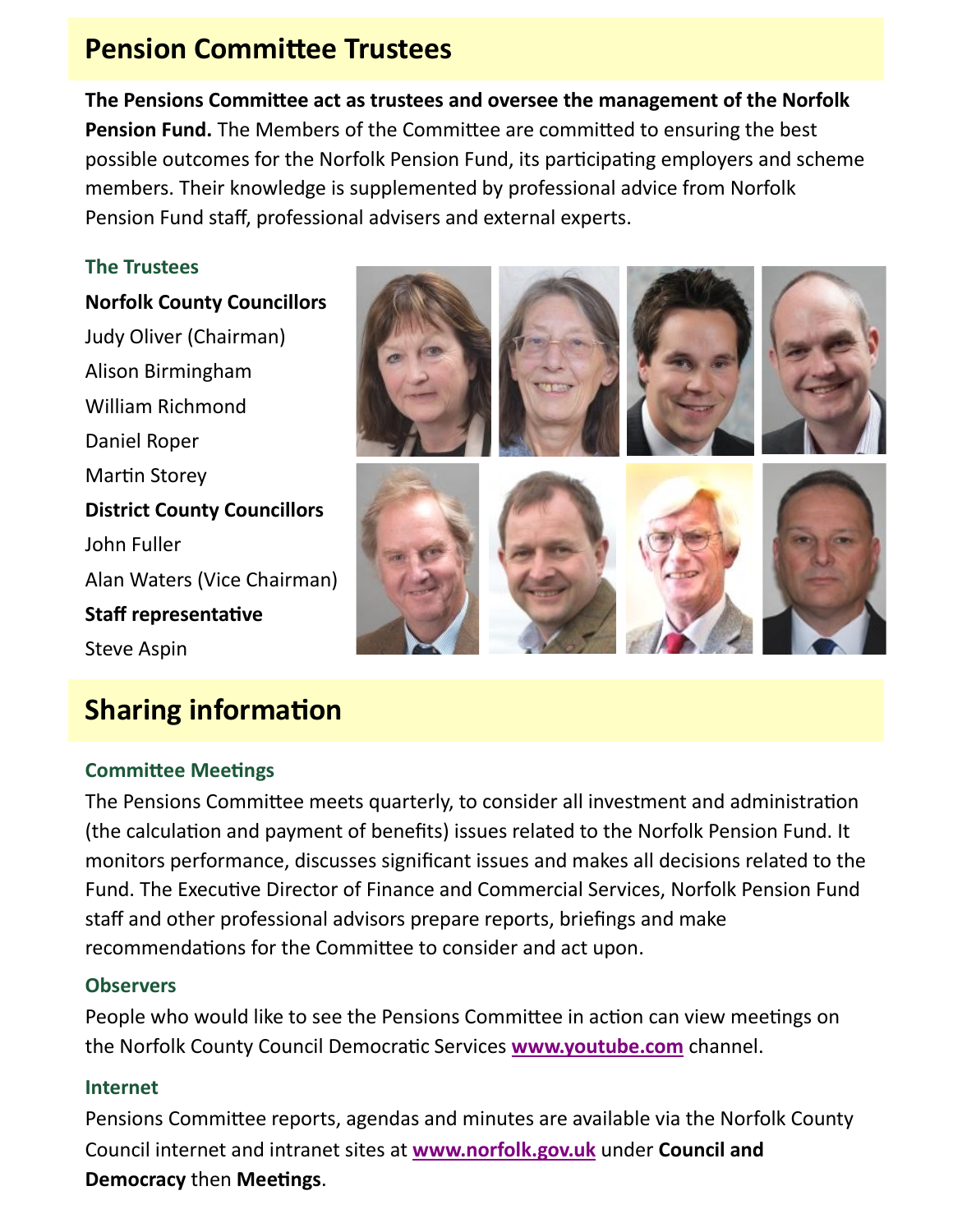## **Pensions Oversight Board**

**The Pensions Oversight Board helps ensure that the Norfolk Pension Fund continues to be well run and properly managed.** The purpose of the Board is to assist Pensions Committee and Officers with responsibilities for managing the Norfolk Pension Fund by helping to:

- Secure compliance with the Regulations, any other legislation relating to the governance and administration of the scheme, and requirements imposed by The Pensions Regulator in relation to the scheme and;
- Ensure the effective and efficient governance and administration of the scheme

The full **Terms of Reference** for the **Pensions Oversight Board** are on the Norfolk Pension Fund website at **[www.norfolkpensionfund.org](http://www.norfolkpensionfund.org/governance/local-pension-board/)**.

## **Board Members**

| <b>Independent Chair</b>              | <b>Brian Wigg</b>                                                                                        |
|---------------------------------------|----------------------------------------------------------------------------------------------------------|
| <b>Scheme Member Representative</b>   | Frances Crum (Active/Deferred member)                                                                    |
| <b>Scheme Member Representative</b>   | Peter Baker (Pensioner member)                                                                           |
| <b>Scheme Member Representative</b>   | Jonathan Dunning (Trade Union)                                                                           |
| <b>Scheme Employer Representative</b> | Cllr Chris Walker, Poringland Parish Council<br>(Levying/precepting employers)                           |
| <b>Scheme Employer Representative</b> | Howard Nelson, Diocese of Norwich Education<br>and Academies Trust<br>(Non levying/precepting employers) |
| <b>Scheme Employer Representative</b> | <b>Sally Albrow (Norfolk County Council)</b>                                                             |

## **Sharing information**

There are at least two **Pensions Oversight Board** meetings a year. Papers, agendas and minutes of these meetings are published on the Norfolk Pension Fund website at **[www.norfolkpensionfund.org](http://www.norfolkpensionfund.org/governance/local-pension-board/)**.

In addition, the **Pensions Oversight Board** produce an annual report in accordance with any regulatory requirements.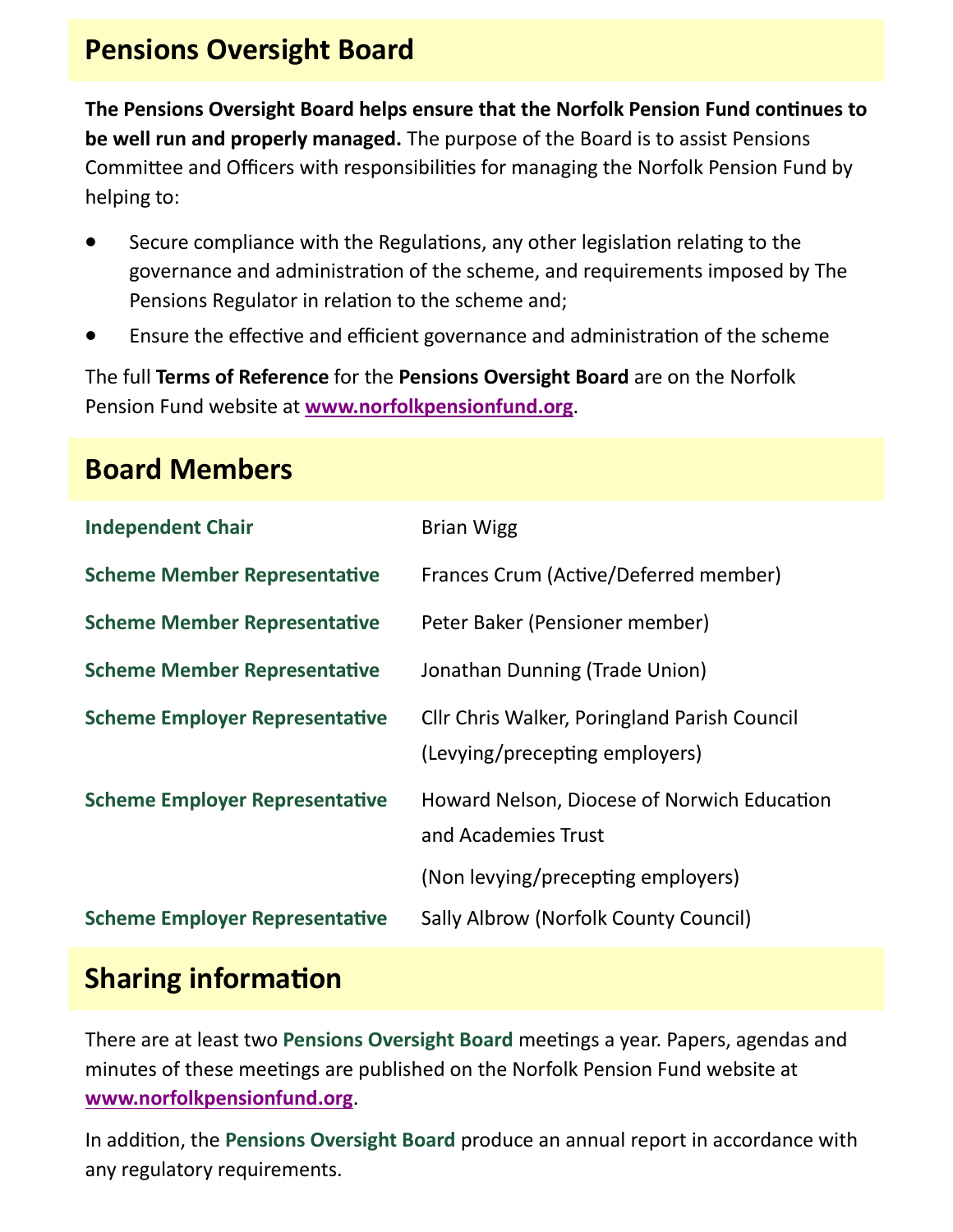## **Scheme members**

## **Norfolk Pension Fund scheme members come from a range of private, public and quasi-public organisations across the county.**

It is essential that scheme members are provided with detailed information about the scheme and be able to understand what pension and benefits they may be entitled to in the future.

## **Communication with members reflects the varying interests and concerns of the different groups of scheme members:**

## **Active members (29,985)**

People currently in the employment of a participating employer.

## **Deferred members (40,305)**

People who have left the employment of a participating employer, but who have not yet retired.

## **Pensioner members (28,490)**

People in receipt of a pension from the Norfolk Pension Fund. (Membership numbers as at 31 March 2022)

## **Telephone Helpline**

A dedicated helpline for scheme members is operated by our experienced Pension Administration Team.

The team gives advice to active, deferred and retired members on scheme membership and benefits.

# **01603 495923**

**Phone lines open Monday to Thursday 8.45am - 5.00pm Friday 8.45am - 4.00pm**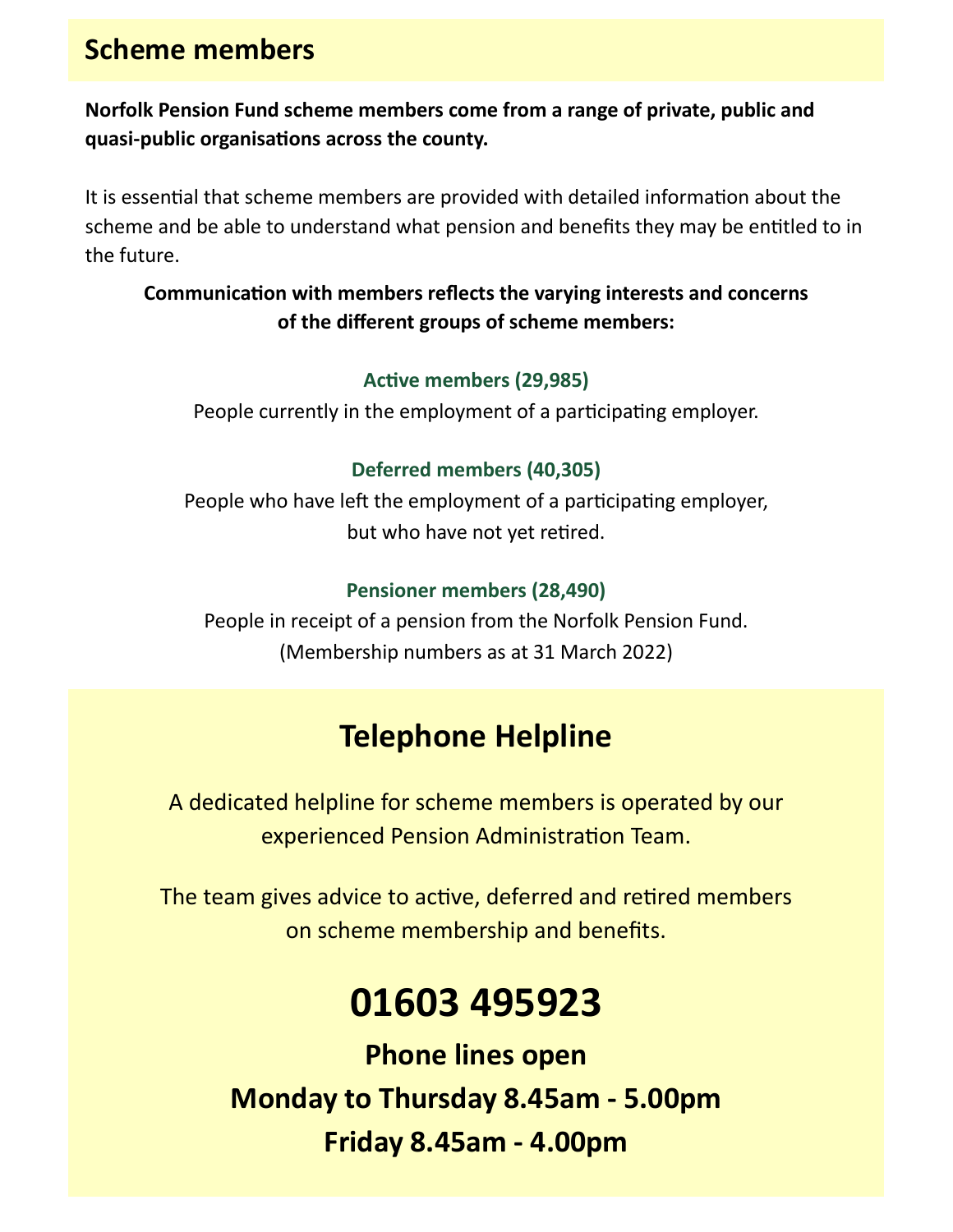## **Scheme members**

| <b>Sharing information with scheme members</b> |  |  |
|------------------------------------------------|--|--|
|                                                |  |  |

### **\*Item currently restricted due to COVID-19**

#### **Internet**

The Norfolk Pension Fund website provides advice, information and news as well as **direct and secure access to members personal data,** including a pensions calculator for active members at **www.norfolkpensionfund.org**

### **Scheme guide**

A scheme guide is supplied to all members and published on the website.

### **Annual Benefit Statement and newsletter**

Annual Benefit Statement booklets are sent to members' home addresses. The booklet also gives information on changes to the scheme and other topical issues, including a summary of the accounts and a general review.

### **Annual Meeting and Pension Clinics\***

Scheme members can raise questions directly with Pensions Committee at the Annual Meeting. Due to COVID-19, our annual Pension Clinics have been suspended but members can request a virtual meeting to discuss their LGPS pension.

### **Pay Advice and Pensions Increase Notification**

Payslips are posted to all pensioners when the pension payment after tax is more that £1.00 different to the last monthly payment. Members can view their monthly payment details on our website. We write to members about the annual pensions increase and other important messages. We also send them a P60 Tax Form each year.

### **Pensions roadshows\***

Roadshows are run as, when and most importantly where they are needed.

### **Pre-retirement course**

The Pension Fund supports a pre-retirement course, to help members approaching retirement prepare for the financial and lifestyle changes retirement brings. The course is currently being delivered virtually via Zoom.

### **Retired members events\***

An annual event for pensioners takes place at a number of venues across the County. Speakers cover a range of pensions, financial and lifestyle subjects, including an update on the LGPS. These events are made possible by kind donations from our fund managers, Custodian and Actuary.

### **Retired members newsletter**

Primetime, our newsletter for retired members (currently published twice a year) is to posted to home addresses and covers the latest information about pensions and the Fund.

| Pensioner |  |  | $\frac{1}{2}$        | × |   |   |
|-----------|--|--|----------------------|---|---|---|
| Deferred  |  |  | $\frac{1}{\sqrt{2}}$ | × | K | K |
| Active    |  |  |                      |   | X | X |
|           |  |  |                      |   |   |   |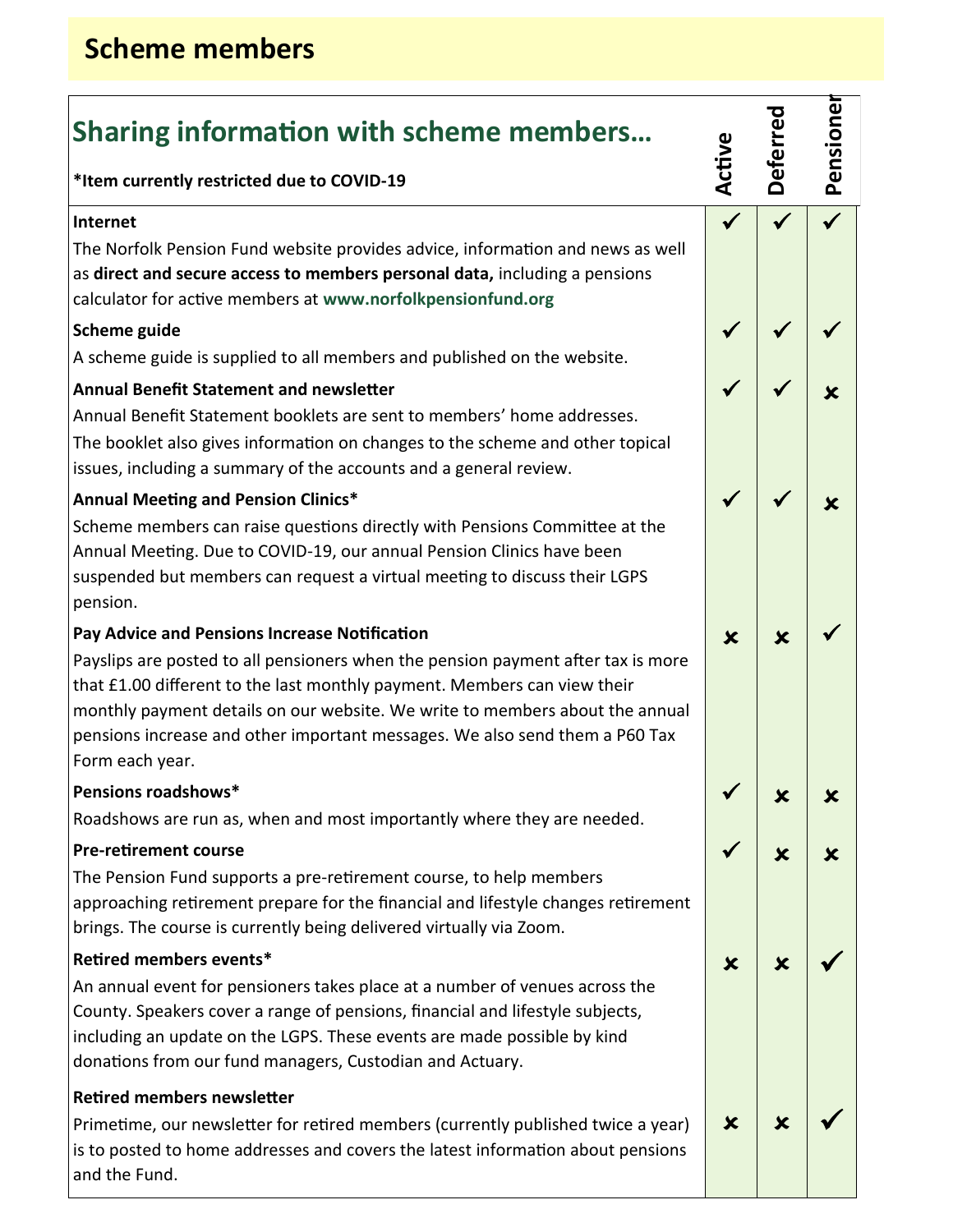## **Prospective and new scheme members**

**Most people coming to work for any of the employers participating in the Norfolk Pension Fund are able to join the Local Government Pension Scheme (LGPS).**

An up-to-date list of all the employers who participate in the scheme is posted on our website at:

### **[www.norfolkpensionfund.org](http://www.norfolkpensionfund.org/governance/scheme-employers/)**

Most employers automatically enrol eligible new employees into the LGPS. They then have the right to 'opt out' of the Fund and cease to be a member.

Some members will have circumstances that may make it appropriate to opt out of the Fund. We want people to make well informed decisions. We work closely with employers to help prospective members understand the wider benefits of membership and to encourage new members not to give up scheme membership without careful consideration.

**Sharing information with prospective/new scheme members**

## **New joiner information**

A number of items are published on our website with information for new scheme members including the 'Brief Guide to the Local Government



Pension Scheme (LGPS)' booklet.

### **Online**

The Norfolk Pension Fund website has an area for joiners with details of the scheme benefits, costs, who can join and how to join. **[www.norfolkpensionfund.org](http://www.norfolkpensionfund.org/joining/)**

## **Induction courses**

The benefits of membership are highlighted by scheme employers during their induction procedures.

## **Recruitment**

Recruitment exercises highlight the opportunity of joining the scheme to potential employees.

## **Member representatives**

The staff representative member of the Pensions Committee is also a representative of UNISON.

We maintain positive relations with member representatives and meet as requested or needed.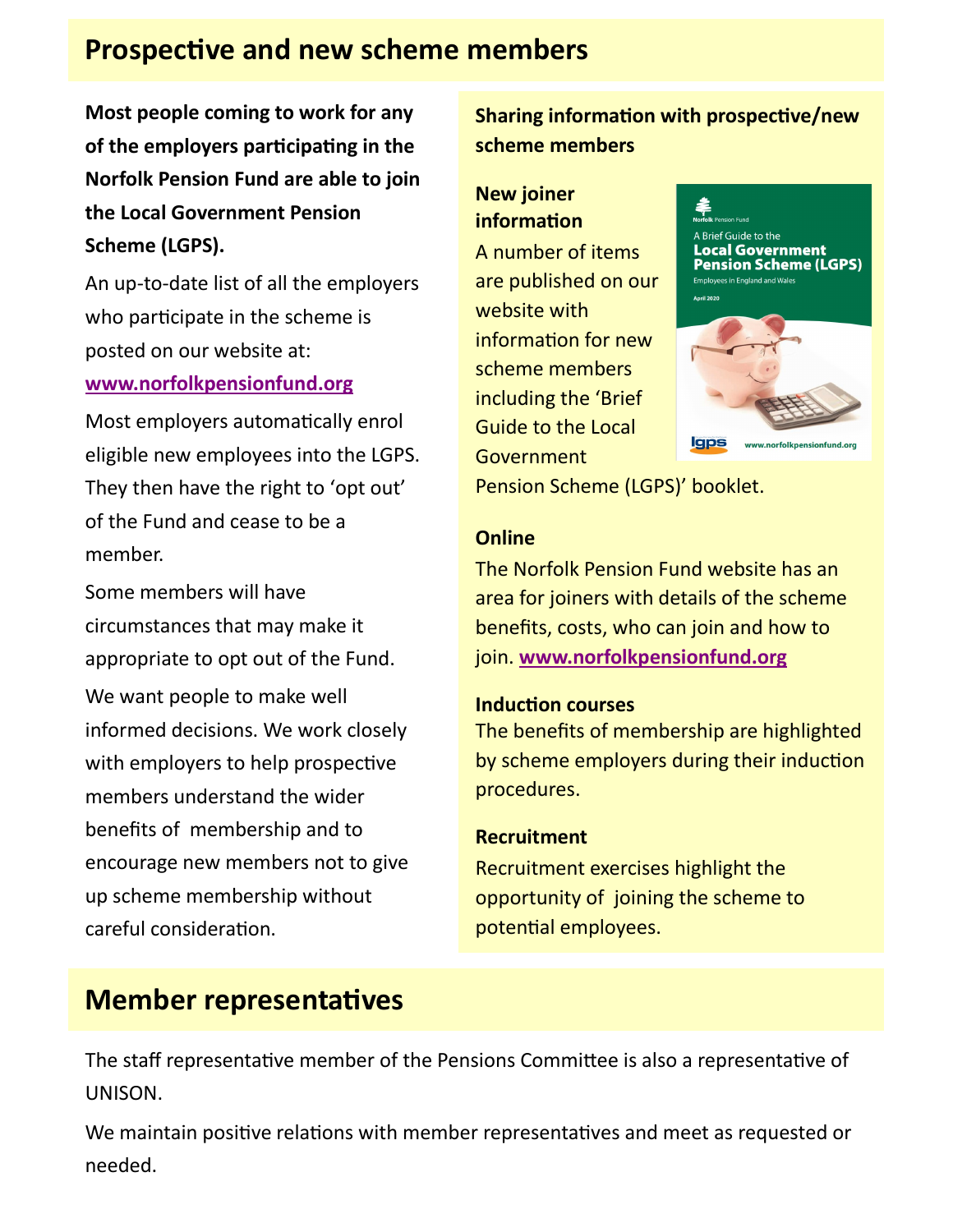## **Employers**

At the end of March 2021, the Norfolk Pension Fund had 425 contributing employers. This included Norfolk County Council, non-uniformed police authority and fire service staff, district councils, parish councils and drainage boards, a range of charities and quasi-government organisations such as the Citizens Advice and housing associations, increasingly some private companies delivering services on behalf of local authorities, and a growing number of academy schools.

## **Sharing information with our employers**

### **Employer Forum and webinars**

All employers are invited to regular Employer Forums (currently virtual) and webinars. These offer a great opportunity for employers and Norfolk Pension Fund colleagues to get together, to exchange news and views. Norfolk Pension Fund staff update employers with the latest news affecting the Norfolk Pension Fund, and external speakers provide insights into the wider pensions world. Webinars and virtual Employer Forums are recorded for colleagues unable to attend the live events.

### **Employer Manual**

Our interactive Employer Manual is provided via the Norfolk Pension Fund website, and aims to provide all the information needed to take part effectively in the pension scheme.

### **Employer Newsletter**

The Fund publishes a regular newsletter, aimed specifically at employers. It covers topical issues under debate, technical changes that need their attention and changes to regulations that impact on their duties and responsibilities. The frequency of publication has been increased during COVID-19 to keep employers up to date with all the latest developments.

### **Annual Report and Accounts**

The audited accounts of the Norfolk Pension Fund are prepared as at 31 March each year and published on our website.

### **Specialist advice**

Professional advice can be provided/arranged, related to specific pensions activities undertaken by employers, for example transfer of staff, external contracts, etc.

### **Internet - www.norfolkpensionfund.org and i-Connect (employer portal)**

The Fund's website hosts an area for employers. It has lots of information about the scheme and the Norfolk Pension Fund. The employer manual, information, forms and employer newsletters are all available online. Our employer portal, i-Connect, gives employers access to view their own data, securely exchange data and submit requests and changes online.

### **Contacts database**

We maintain an employer contact database.

### **Email**

Updates on relevant topics are emailed to employer contacts as appropriate.

#### **Fact sheets**

Pension Fund fact sheets are maintained on issues such as early retirements.

#### **Individual employer meetings**

Pension Fund staff arrange virtual meetings with employers on request.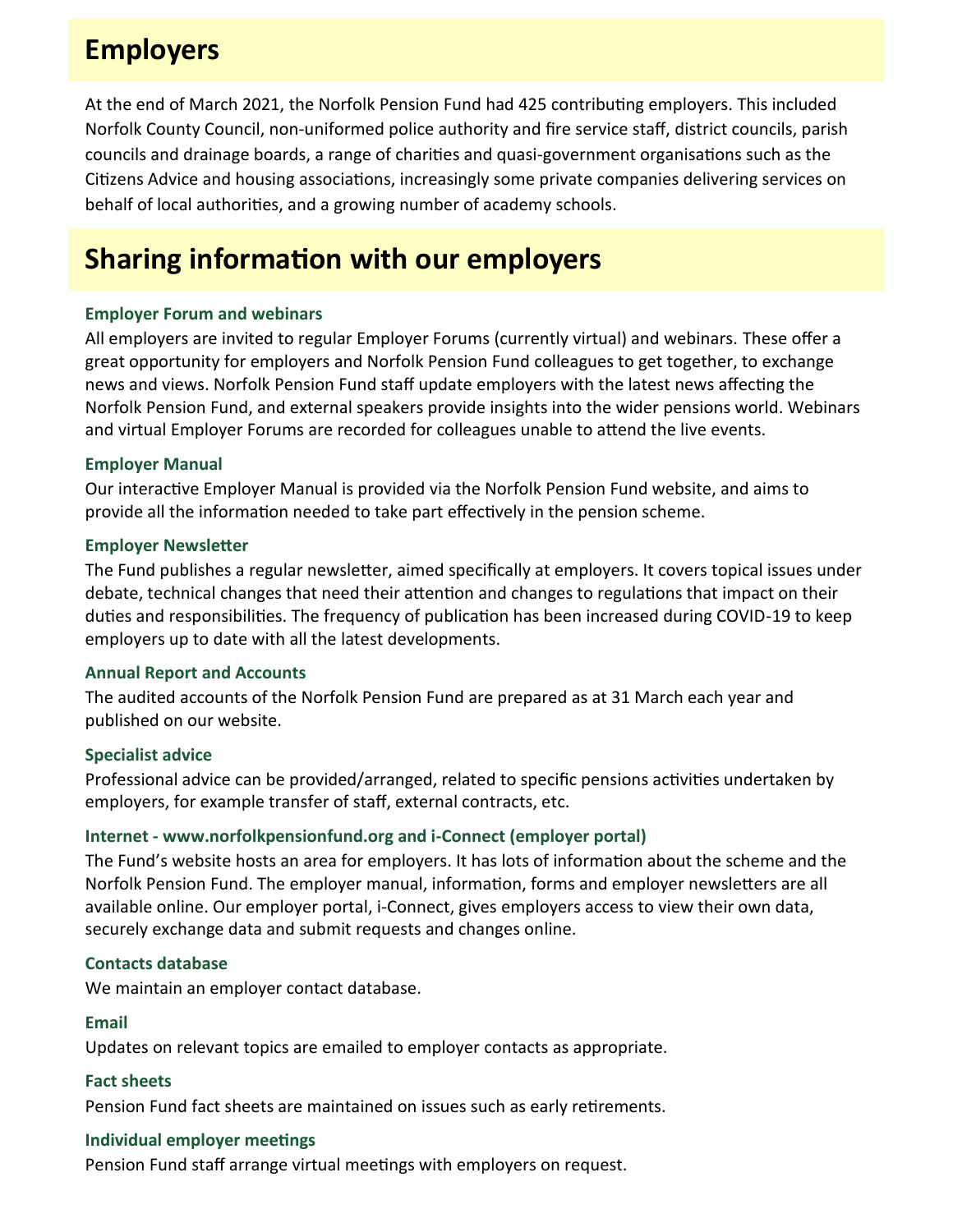## **Other bodies we communicate with**

**Department for Levelling Up, Housing and Communities:** We have regular contact with the Department for Levelling Up, Housing and Communities , as regulator of the scheme, and participate in a number of working groups where new developments are discussed.

**The Pensions Regulator (TPR):** to ensure good governance and standards of administration and compliance with Public Service Code of Practice 14.

**ACCESS (A Collaboration of Central, Eastern and Southern Shires):** The Norfolk Pension Fund is one of 11 LGPS Funds in the ACCESS investment pool.

### **The Society of County Treasurers**

**Chartered Institute of Public Finance Accountants (CIPFA):** The Norfolk Pension Fund takes part in the annual CIPFA Pensions Administration Benchmarking Club.

**Local Authority Pension Fund Forum (LAPFF): The** Norfolk Pension Fund is a member of the LAPFF, which was established to help local authority funds share information and ideas about how we can be socially responsible owners of the companies in which we invest.

**Pensions and Lifetime Savings Association (PLSA):** The Norfolk Pension Fund is a member of the PLSA, which helps us be a part of the national pensions debate. Jo Quarterman, Head of Governance, sits on the PLSA Local Authority Committee.

**South Eastern Counties Superannuation Officers Group:** Pension Officers from administering authorities in the region meet regularly to share information and ensure uniform interpretation of the rules governing the scheme.

**Investment Managers, Professional Advisors and Actuaries:** We have regular meetings with fund managers who invest the monies belonging to the Fund. We also meet the Fund's actuaries who measure and value the assets and liabilities of the Fund, and calculate the necessary employer contribution rates to keep the Fund solvent.

**Heywoods CLASS and Payroll User Groups:** We are active members of the Heywood's Administration CLASS (Computerised Local Authority Superannuation System) and Payroll system users groups.

**Pension Fund Custodian:** The Fund's custodian is Northern Trust, who ensure the safekeeping of the Fund's investment transactions and all related share certificates, etc.

**Barclays Bank:** provide banking services to the Fund.

**The Press:** The Fund has a good working relationship with professional pension publications and the local media.

**Seminars and conferences:** Norfolk Pension Fund staff regularly attend and speak at seminars and conferences, to continue their professional development, maintain knowledge levels and to contribute to pensions development.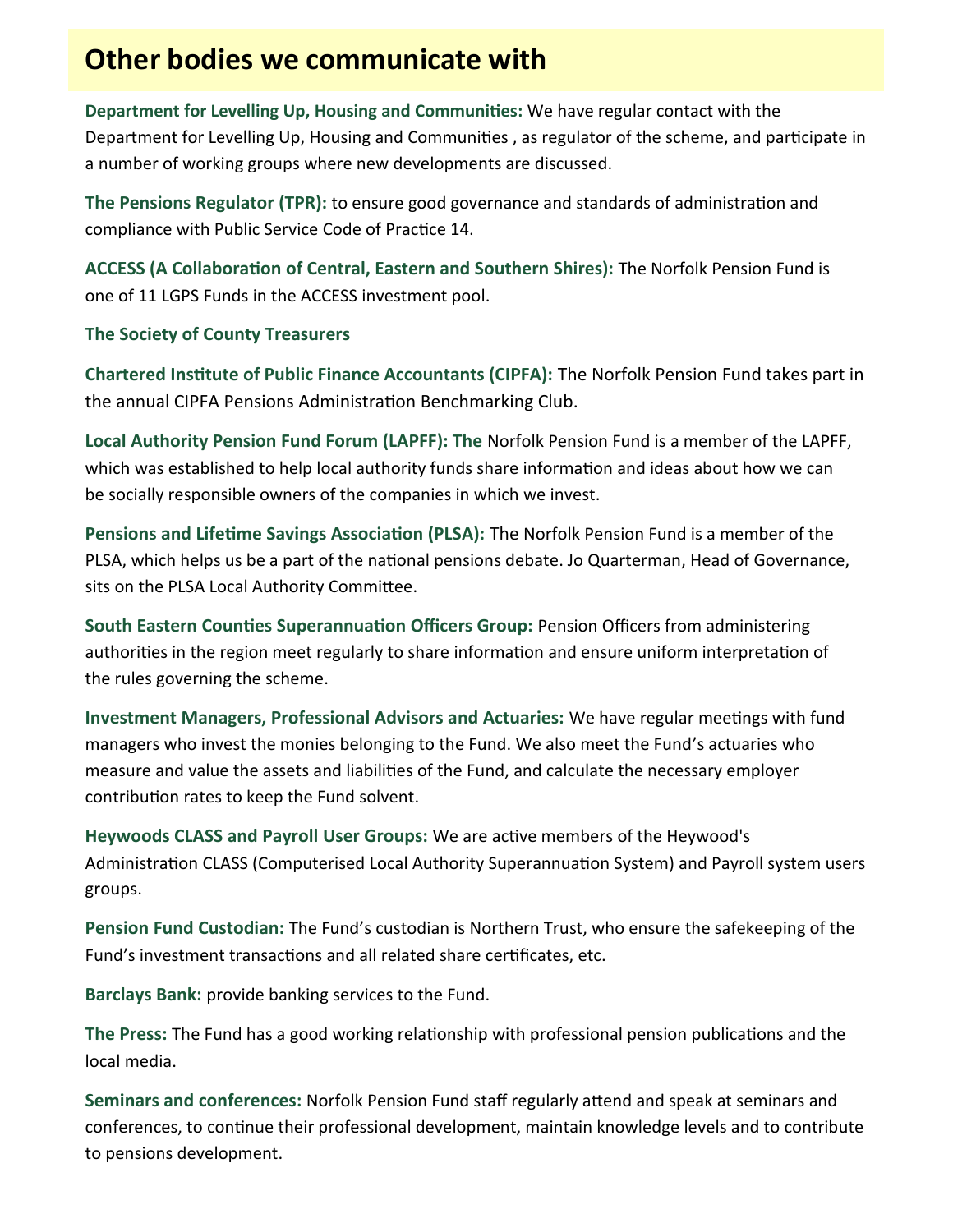## **Norfolk Pension Fund staff**

The Norfolk Pension Fund is administered by Norfolk County Council.

**Administrator of the Norfolk Pension Fund Norfolk County Council Executive Director of Finance and Commercial Services,**  Simon George.



### **Head of Service**

**Director of the Norfolk Pension Fund,**  Glenn Cossey, leads the Service.



#### **Administration Management**

**Pensions Manager**, Mark Alexander and **Pension Member Services Manager,** Debra Keeling, and their team provide benefit administration services to scheme members and participating employers.

#### **Investment Management**

**Head of Funding and Investment**, Alex Younger, and his team manage the pension fund investments and accounts, as well as providing support to employers and the Trustees in their stewardship of the Fund.

#### **Governance**

**Head of Governance,** Jo Quarterman, supports the Fund's governance, communication, service development and project management.

## **Sharing information**

#### **Management meetings**

The Management Team meets regularly, for strategic and development planning and review, as well as operational performance issues and monitoring.

#### **Team meetings and weekly newsletter**

Team meetings take place regularly, and are supplemented by additional or informal meetings for specific issues as required.

A weekly newsletter is also circulated to the team.

#### **Service Plan**

The Fund maintains a three year service plan, which sets out the agenda for the future. All the team share the plan, and discuss at team meetings.

#### **Team development**

A budget is allocated for training and development. A combination of formal and informal training and development is maintained.

#### **Performance development framework**

The performance development framework includes conversations between managers and team members to establish clear goals in work aligned to organisational plans; maximising the strengths of contribution to the service; and reviewing performance and future development plans.

#### **Intranet, internet and email**

All staff have access to the Norfolk County Council intranet, the internet and email.



**Norfolk Pension Fund County Hall Martineau Lane Norwich NR2 1AD Telephone: 01603 495923 Email: pensions@norfolk.gov.uk [www.norfolkpensionfund.org](http://www.norfolkpensionfund.org/)**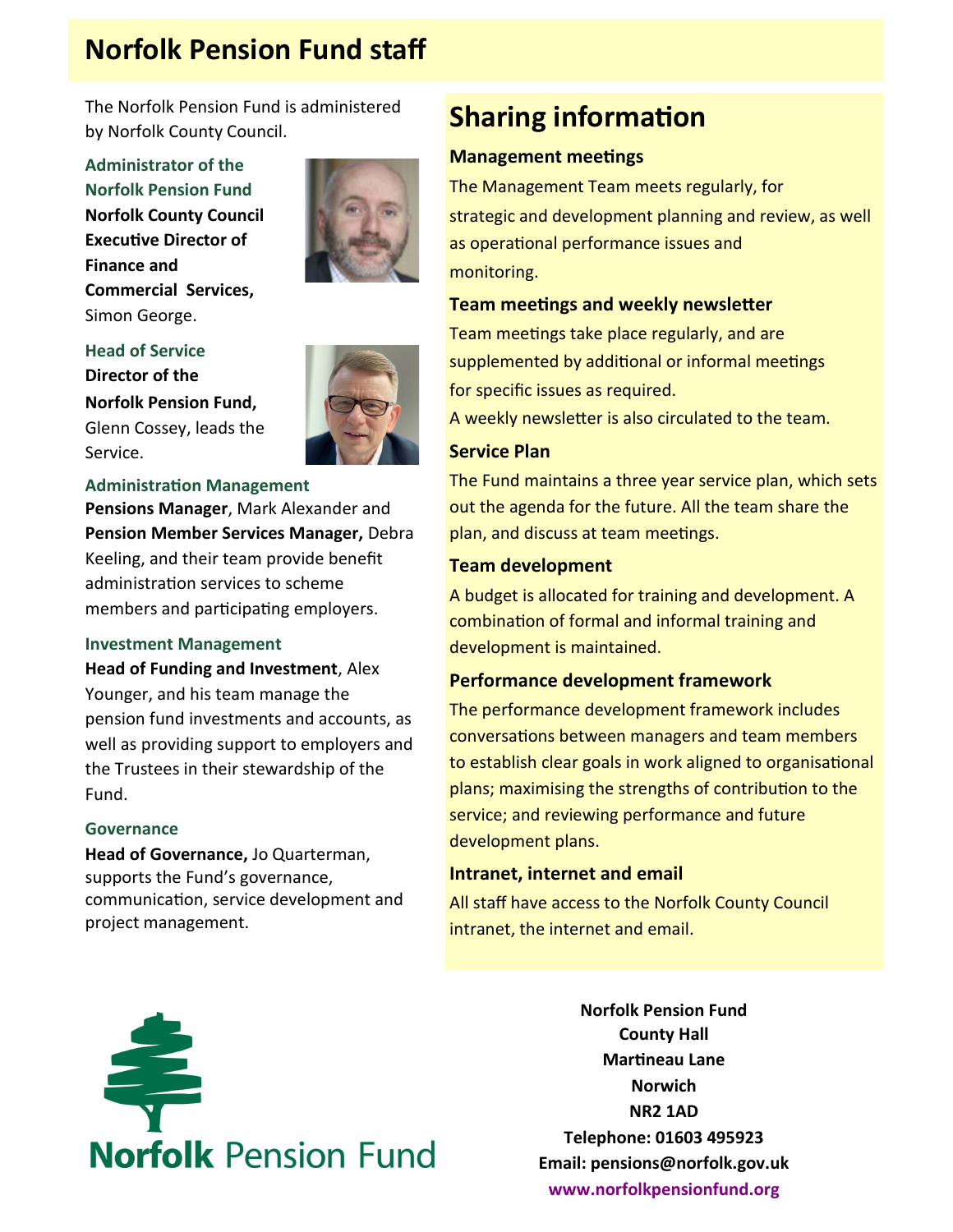## **Norfolk Pension Fund publications**

| <b>Communication material</b>                                          | Paper<br>based | Online       | Large<br>sight copy | Braille/<br><b>Audio</b> | When<br>published                                      | When<br>reviewed    |
|------------------------------------------------------------------------|----------------|--------------|---------------------|--------------------------|--------------------------------------------------------|---------------------|
| Website:<br>www.norfolkpensionfund.org                                 |                | $\checkmark$ | Help<br>available   | Help<br>available        | Constantly<br>available                                | Ongoing             |
| Scheme<br><b>Booklet</b>                                               | $\checkmark$   | $\checkmark$ | On<br>request       | On<br>request            | Constantly<br>available                                | Ongoing             |
| A Guide to the LGPS                                                    | ✓              | $\checkmark$ | On<br>request       | On<br>request            | Constantly<br>available                                | Ongoing             |
| <b>Annual Benefit</b><br>Statement, members<br>newsletter and accounts | $\checkmark$   | $\checkmark$ | On<br>request       | On<br>request            | Annually                                               | Annually            |
| Pay advice slip                                                        | $\checkmark$   | $\checkmark$ | On<br>request       | On<br>request            | Online - Monthly<br>Paper - only if<br>payment changes | Monthly             |
| <b>Retired</b><br>members newsletter                                   |                | $\checkmark$ | On<br>request       | On<br>request            | Twice<br>yearly                                        | Twice<br>yearly     |
| Information sheets<br>(various)                                        | ✓              | $\checkmark$ | On<br>request       | On<br>request            | As required                                            | Ongoing             |
| <b>Employer Manual</b>                                                 | ✓              | $\checkmark$ | On<br>request       | On<br>request            | Constantly<br>available                                | Ongoing             |
| <b>Employer Newsletter</b>                                             | ✓              | $\checkmark$ | On<br>request       | On<br>request            | 3-4 times a<br>year                                    | 3-4 times<br>a year |
| <b>Report and Accounts</b>                                             |                | ✓            | On<br>request       | On<br>request            | Annually                                               | Annually            |
| <b>Pensions Committee</b><br>Papers                                    | $\checkmark$   | $\checkmark$ | On<br>request       | On<br>request            | Quarterly                                              | Quarterly           |
| <b>Pensions Oversight Board</b><br>Papers                              | ✓              | $\checkmark$ | On<br>request       | On<br>request            | 3-4 times<br>a year                                    | 3-4 times<br>a year |
| Press articles                                                         | $\checkmark$   |              | On<br>request       | On<br>request            | As required                                            | As<br>required      |



**If you would like this newsletter in large print, audio, Braille, alternative format or in a different language,** 

**please call 01603 222824 or** 

**email [pensions@norfolk.gov.uk](mailto:pensions@norfolk.gov.uk)**